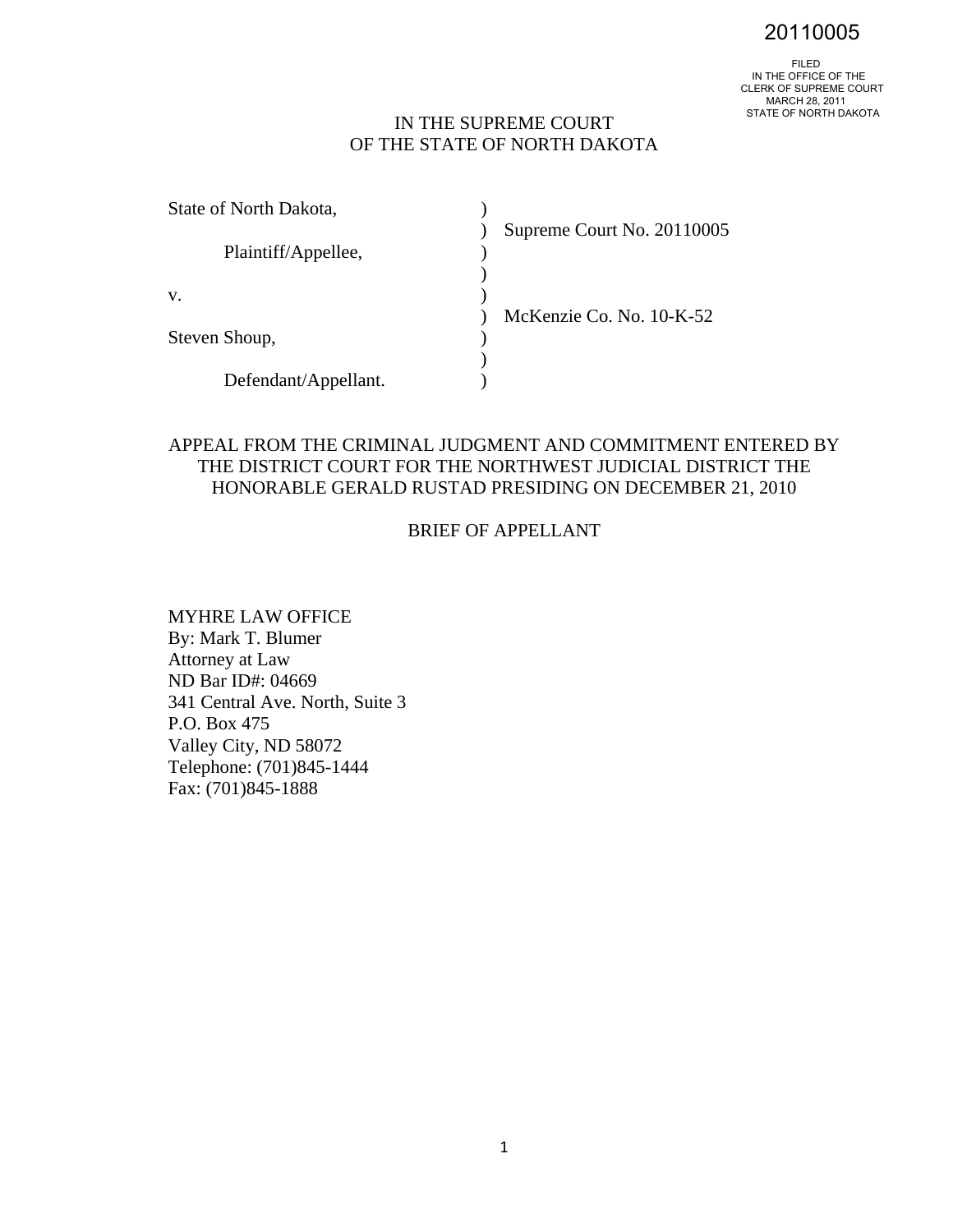# TABLE OF CONTENTS

| Issue:                                                                                  |  |
|-----------------------------------------------------------------------------------------|--|
| 1. Steven Shoup's conviction should be reversed because the evidence is insufficient to |  |
|                                                                                         |  |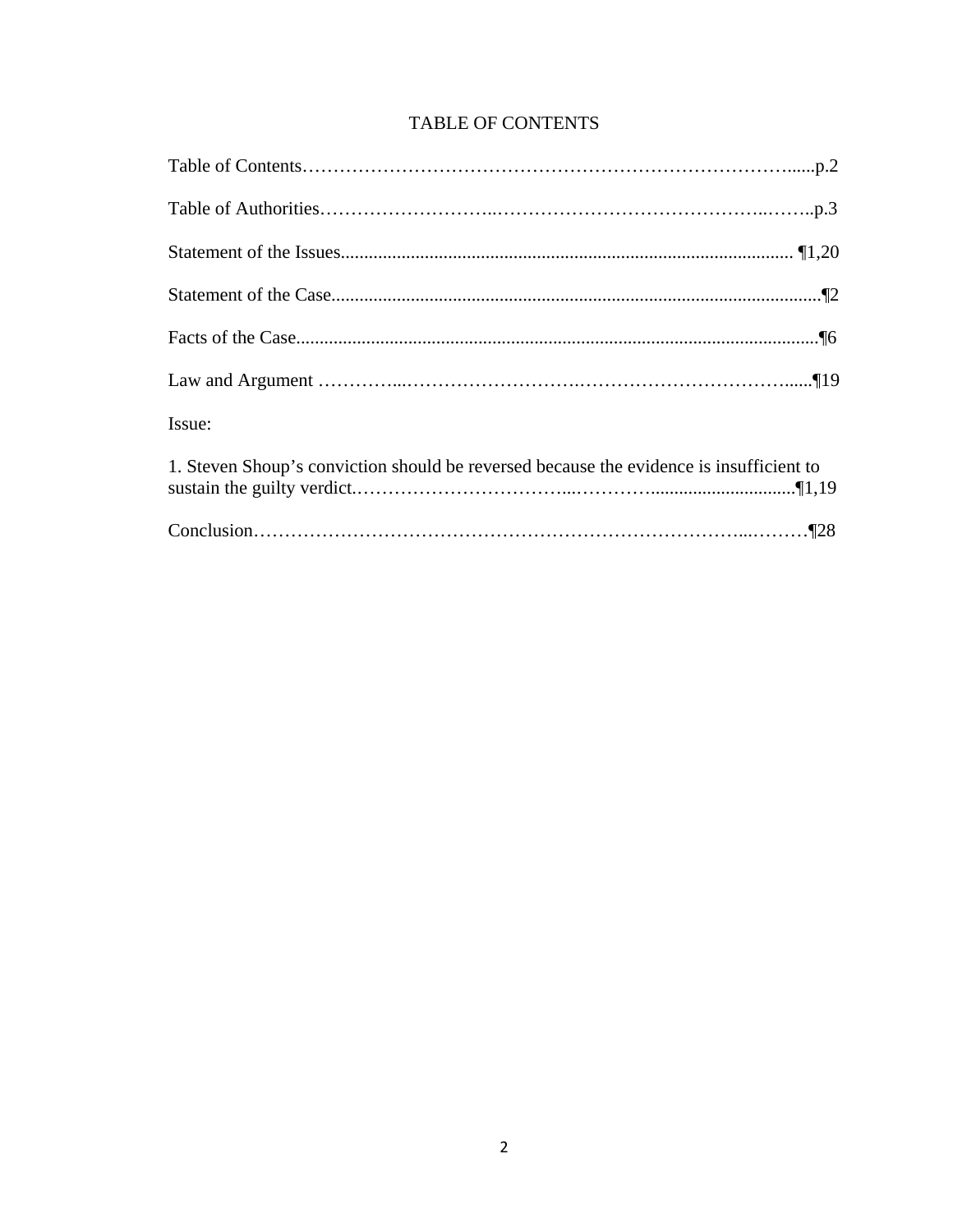## TABLE OF AUTHORITIES

| <b>CASES</b>                               |
|--------------------------------------------|
|                                            |
|                                            |
|                                            |
| STATUTORY MATERIALS AND RULES OF PROCEDURE |
|                                            |
|                                            |
|                                            |
|                                            |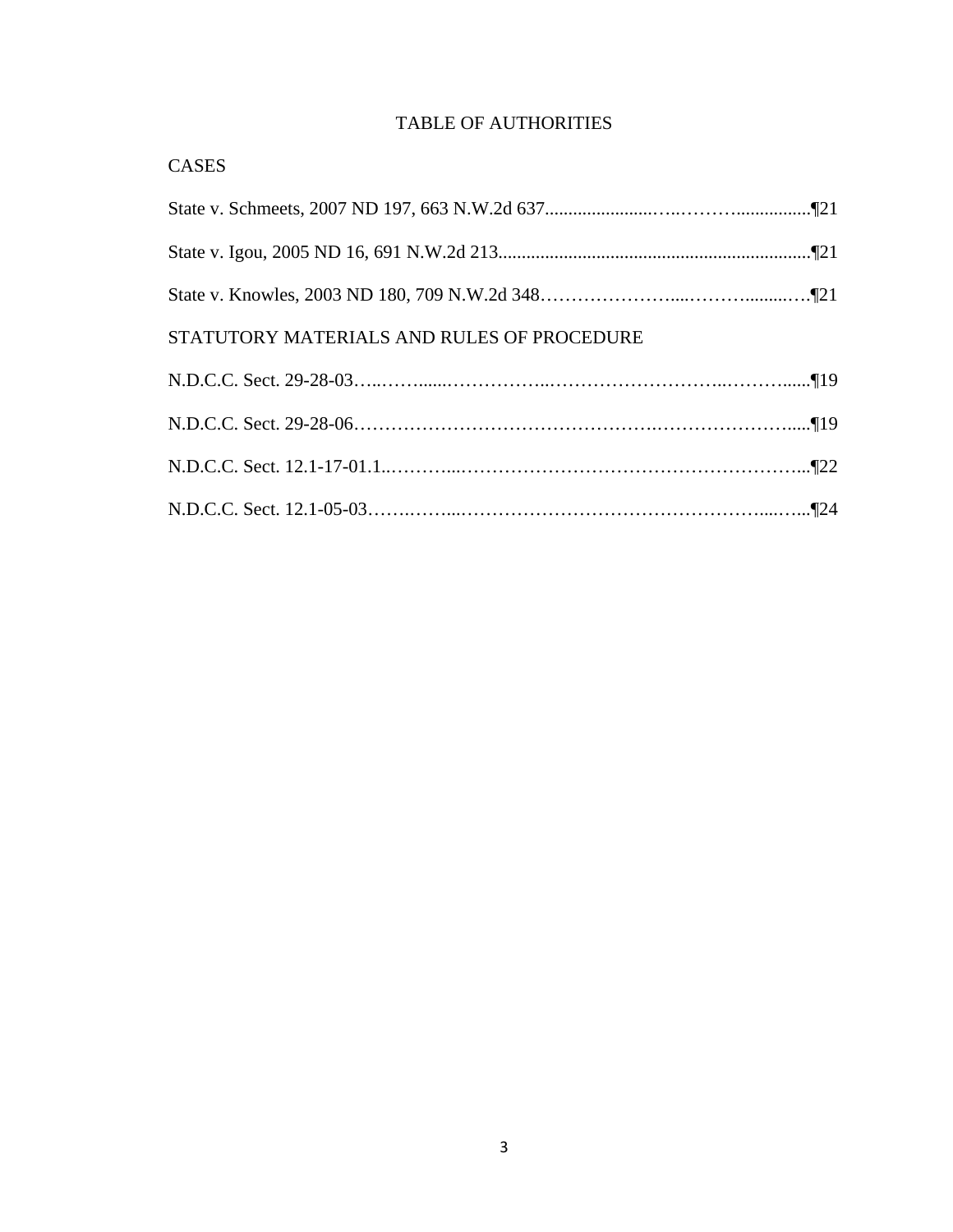#### STATEMENT OF THE ISSUES

¶1 Steven Shoup's conviction should be reversed because the evidence is insufficient to sustain the guilty verdict.

### STATEMENT OF THE CASE

¶2 Nature of the case, course of the proceedings, and disposition in the trial court. ¶3 This is an appeal from the McKenzie County Criminal Judgment and Commitment entered by the Honorable Gerald Rustad on December 21, 2010. (Appendix ("A") 2, Docket ("D") 45, A. 12-18).

¶4 A Complaint was filed February 10, 2010, charging Steven Shoup ("Shoup") with Aggravated Assault, a Class C Felony, in violation of N.D.C.C. 12.1-17-02. (A. 1, D. 1, A. 3). The Complaint was followed by the filing of a Criminal Information on July 21, 2010 (A. 1, D. 16, A. 4). A motion to amend information to correct a clerical error, and an Order granting the motion was filed December 21, 2010. (A. 1, D. 30, A. 5-7). A jury trial was held on December 16-17, 2010. (Trial Transcript, hereinafter "TT" Day 1 and Day 2). At the close of the State's case, Shoup made a Rule 29 Motion for Acquittal (TT. Day 1, p. 119, l. 9-12) and the Motion was denied (Id, l. 5-7).

¶5 The jury returned a guilty verdict to "the crime of assault as an included offense" (TT. Day 2, p. 93, l. 8-16), a class A misdemeanor in violation of N.D.C.C. § 12.1-17-01.1. Shoup was sentenced, in part, to serve one year incarceration. (Sentencing Transcript ("ST"), p. 10, l. 21). A Criminal Judgment was filed on December 21, 2010. (A. 2, D. 45, A. 8). A Notice of Appeal was timely filed on January 4, 2011. (A. 2, D. 47; A. 9). The Court assigned an attorney to represent Shoup on his appeal. (A. 2, D. 49)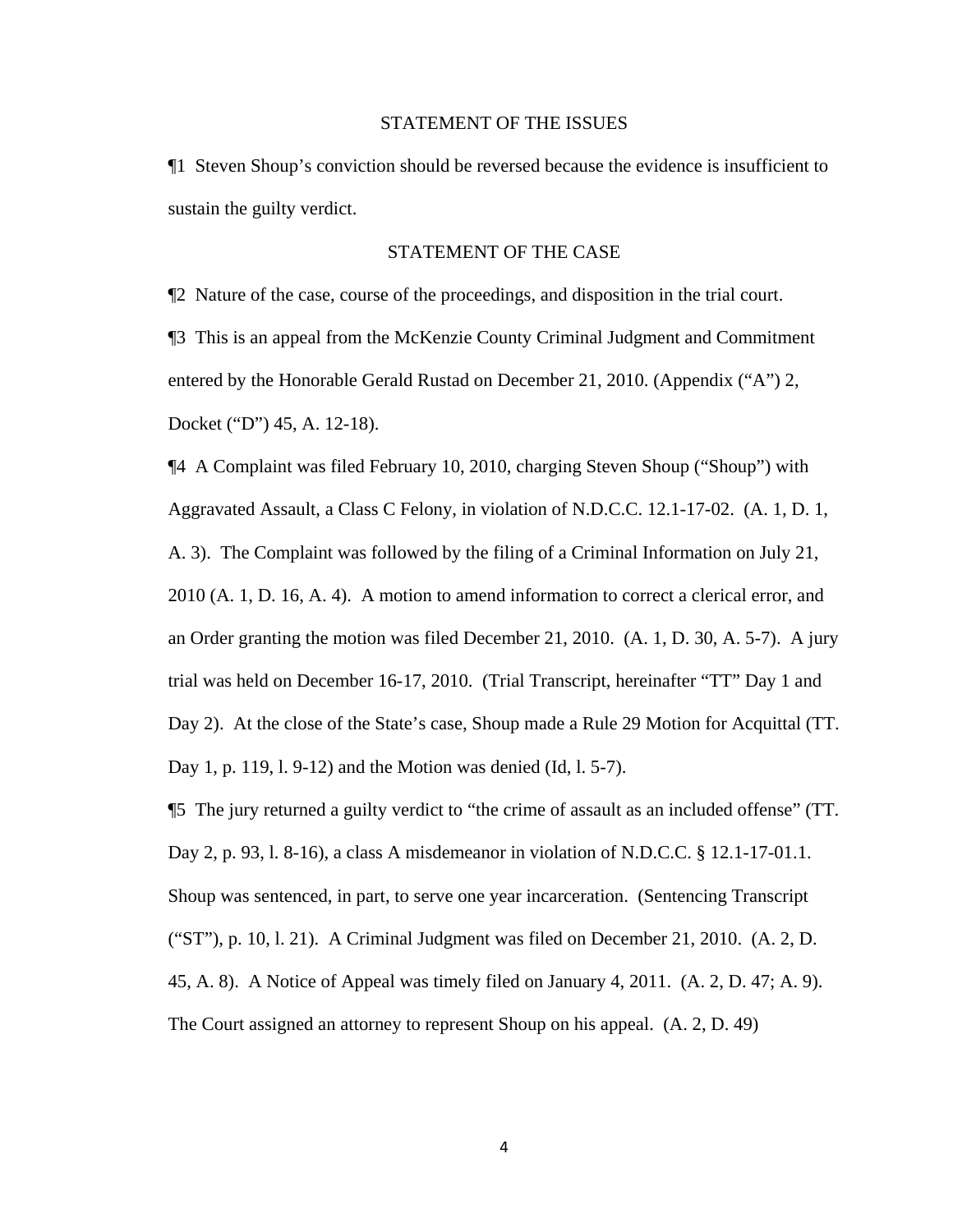### FACTS OF CASE

¶6 At approximately 8:00 a.m., January 16, 2010, Deputy Sheriff Christian Jones ("Jones") was dispatched to the McKenzie Health Center Hospital after receiving a report that an individual who had been assaulted was there. (Trial Transcript December 16, 2010 ("TT Day 1, p. 97, l. 19 – p. 98, l. 9). Upon arriving he met with Bruce Reichert ("Reichert"), the individual who reported being assaulted. (Id.  $p. 5 - 6$ ). At the time, Reichert was a truck driver working for Power Fuels (Id., p. 36, 1,  $18 - 24$ ) and was transferring water from the Mathistad well to the Kummer well. (Id.  $p. 40, 1.16 - 18$ ). ¶7 Reichert informed Jones that "he went to a site and the way the vehicles were parked there that he – he couldn't get in to unload his – his truck. So then he – one – one vehicle pulled out – out of the way, but there were still hoses laying across so he went and turned the pump off on the truck or reversed it so he could unhook the hose and move it out of the way so he could pull his truck forward, and then he was going to go back and hook it up". (Id. p. 101, l.  $20 - p$ . 102, l. 3). Reichert then informed Jones that "[A]t that time, he was approached and they [he and Shoup] got into a fight and they went out different ways, I mean they had 'em in bear hugs and back and forth and – and then they ended the fight, which supposedly they agreed on that part of it, and he went to go pick up his glasses or his helmet and at that time he felt him – getting struck on the head from behind..." and that he had been struck with a Mag flashlight.  $(Id. 1, 4 – 13)$ . Initially, Reichert told Jones that "he doesn't know what hit him in his nose" (Id. p. 101, l. 11 – 12) but that it was Steve Shoup who had struck him with the Maglite on the head. (Id. l. 18-12). Reichert was not rendered unconscious. (Id. p. 110,  $1.7 - 9$ ).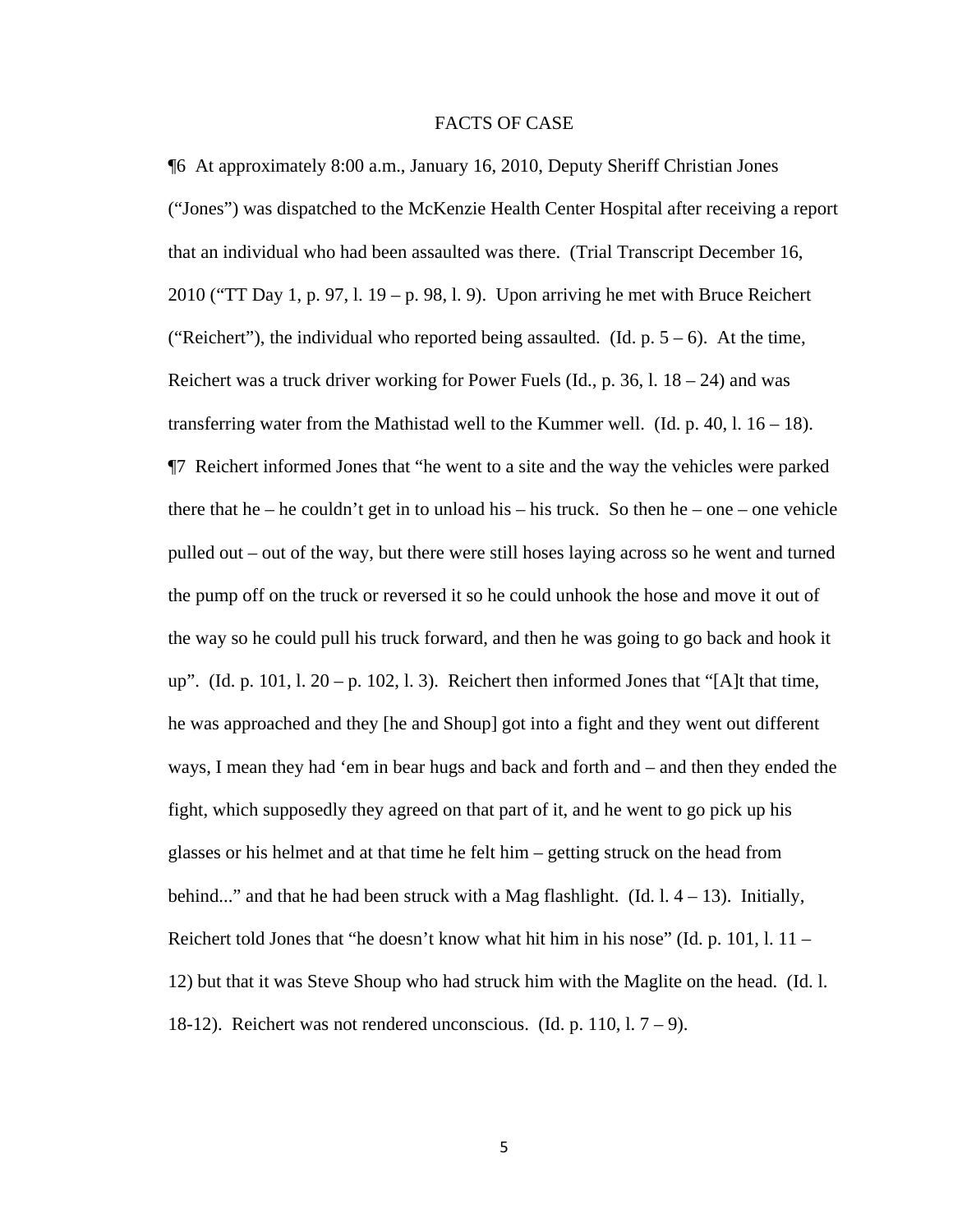¶8 Jones then met with Steve Shoup who admitted that he had struck Reichert with a Mag flashlight. (Id. p. 103, 1.  $3 - 5$ ). Jones testified that when he met with Shoup, "he had some scuff marks and bruises on his face" (Id. 1,  $10 - 11$ ) and "cuts and scrapes on his face". (Id. p. 111, l. 2). Jones testimony was that Shoup informed "he was up on top of the tanks, cause they're up there to watch what's going in the tanks…and then he heard his – his truck stop – or his pump stop and so then he went to the – he was in the front of the tanks so he went around the side and he could see that somebody was down by his truck and at that time they had unhooked – or switched his pump to reverse and then unhooked a hose and was moving the hose out of the way." (Id. p.  $107$ ,  $1.7 - 18$ ). Shoup informed Jones that he had the flashlight because he was using it to see what was going on in the tanks. (Id. 1.  $20 - 21$ ). Shoup told Jones that Reichert "attacked him punching and then they got into the same punching, kicking match and then he had – Mr. Reichert had Steven Shoup in a headlock and he used the flashlight to free himself". (Id. l.  $22 - 25$ ). Jones retrieved the flashlight which had blood on it (Id. p. 105, l. 9 - 24), however there was no examination to determine whose blood it was. (Id. p. 111,  $1.5 - 7$ ). ¶9 Jones testified that Shoup had informed him that Reichert was using his right arm to hold him in a headlock and that Reichert was on Shoup's left at the time. (Id. p. 115, l. 11 – p. 116, l. 9). Reichert told Jones that Shoup attacked him first while Shoup informed Jones that Reichert had attacked him first. (Id. p. 112,  $1.6 - 12$ ). There were no other witnesses to the incident. (Id. 1.  $15 - 17$ ).

¶10 Dr. Gary Ramage ("Ramage") was the emergency room physician who treated Reichert on January 16, 2010. (Id. p. 87, l.  $18 - 22$ ). Ramage testified that Reichert had an approximately seven inch laceration to the back of his head that was through all layers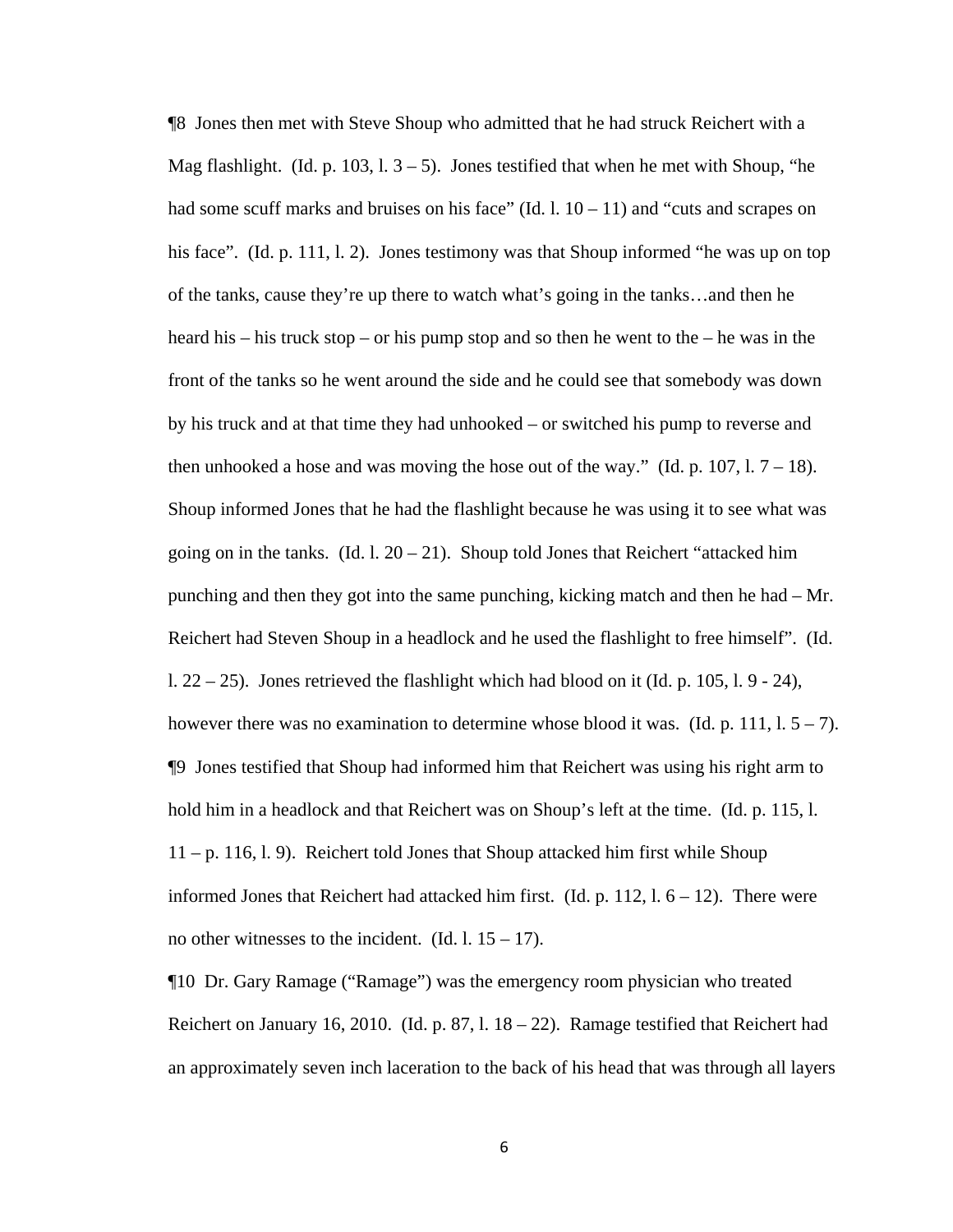of the scalp. (Id. p. 89, 1.  $12 - 24$ ) that took a minimum of fourteen sutures to close. (Id. p. 90, l. 19). Ramage also testified that Reichert had a "non-displaced fracture of the nasal bone". (Id. p. 91, l.  $15 - 16$ ). Ramage was not present at the altercation between Reichert and Shoup and did not observe who initiated the fight. (Id. p. 95, l.  $18 - 23$ ). ¶11 At trial, Reichert testified that approximately two weeks prior to the alleged assault, Shoup had backed into his truck, words were exchanged, and Shoup had blamed Reichert. (Id. p. 38, l.  $2 - 21$ ). Reichert testified he reported the incident to management. (Id. 1.  $22 - 24$ ). Reichert testified that at a later date when someone had asked what he was going to do if Shoup should give him a hard time, he stated "I'd defend myself. He'd probably run out of – the cigarettes and the whiskey would probably get to him before I run out of air". (Id. p. 39, l.  $9 - 24$ ).

¶12 Thomas Cheney ("Cheney"), a Power Fuels employee, testified that the morning of January 16, 2010, he heard Reichert say that "if he got in his way, he would choke the last Marlboro out of him and leave him in a pool of blood". (TT Day 2, p. 12, 1.  $7 - p$ , 13, l. 1). Cheney further testified that Reichert was "agitated", "was speaking loudly, mad that he had to work with [Shoup] that day". (Id. p.  $13, 1.8 - 16$ ). Cheney also saw Shoup and described him that day as "timid" and "mellow". (Id. p.  $14$ , l.  $13 - 15$ ). Reichert later testified that "I was harassed by a man by the name of  $-$  of  $-$  he's from Minnesota. And he was haranguing me that day about me and Mr. Shoup, and he kept haranguing me and I said keep him away from me. If he attacks me, I will whip the shit out of him. I said his cigarettes and his whiskey will get to him before my oxygen does". (Id. p. 45, l.  $16 - 22$ ).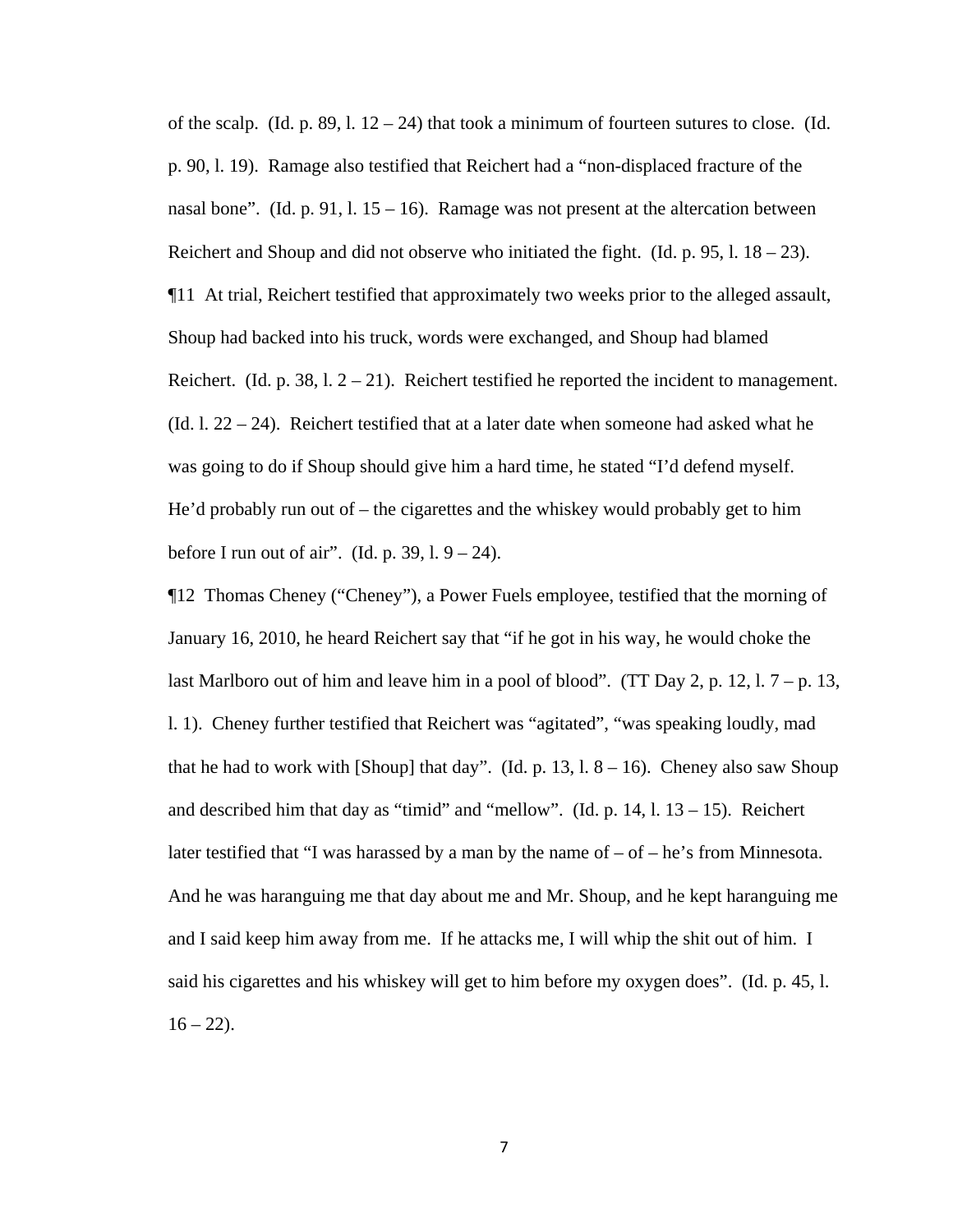¶13 Reichert's testimony of the January 16, 2010 incident was that he was going to try to get Shoup to unhook the hose from his truck in order for Reichert to pull his truck up and then both could unload [water]. (Id. p. 47,  $1.5 - 8$ ). Reichert testified that he saw Shoup and waived his arms and yelled at him to get him to unhook his truck but he doesn't know if Shoup saw him. (Id. p. 48, 1.  $7 - 17$ ). Reichert was in a hurry so he "went over to [Shoup's] truck and reversed the pump and pumped the water back into his truck" and then "went over and unhooked his hose". (Id. p. 48, l.  $18 - p$ . 20, l. 2).

¶14 After unhooking Shoup's hose, Reichert testified he was struck across the bridge of the nose with a flashlight. (Id. p. 51, l.  $2 - p$ , 52, l. 5). Reichert further testified that he did not hear anything before being struck (Id. p. 51, 1.  $18 - 20$ ) but heard "something like don't touch my truck you son of a bitch" after being struck (Id. p. 52, l. 14 – 16), Shoup was standing there and "I retaliated" (Id. l. 24). Reichert's testimony was that he "reached out and grabbed Mr. Shoup by the head, got him under my arm – my left arm and I proceeded to pummel him with my right fist" (Id. p. 54, l.  $2 - 4$ ) with about "nine or ten" blows (Id. 1.  $5 - 7$ ). Reichert described the fight as "we both were down and up and finally got up and he got away from me". (Id. 1.  $10 - 11$ ). Reichert testified he thought the fight was done (Id. 1,  $24 - 25$ ), he bent down to look for his glasses and Shoup struck him in the back of the head with a flashlight. (Id. p. 55, l.  $21 - p$ . 56, l. 1). Reichert told Shoup he was going to file assault with a deadly weapon. (Id.  $1.9 - 10$ ), Shoup hung his hoses up and drove off  $Id. 1. 24 - 25$ .

¶15 Shoup testified that his problems with Reichert started about two weeks prior to the January 16, 2010 incident (Id. p. 19, l.  $20 - 23$ ) when he was helping another individual and Reichert backed into [Shoup's] truck. (Id. p. 20, 1.  $5 - 7$ ). Shoup took a photograph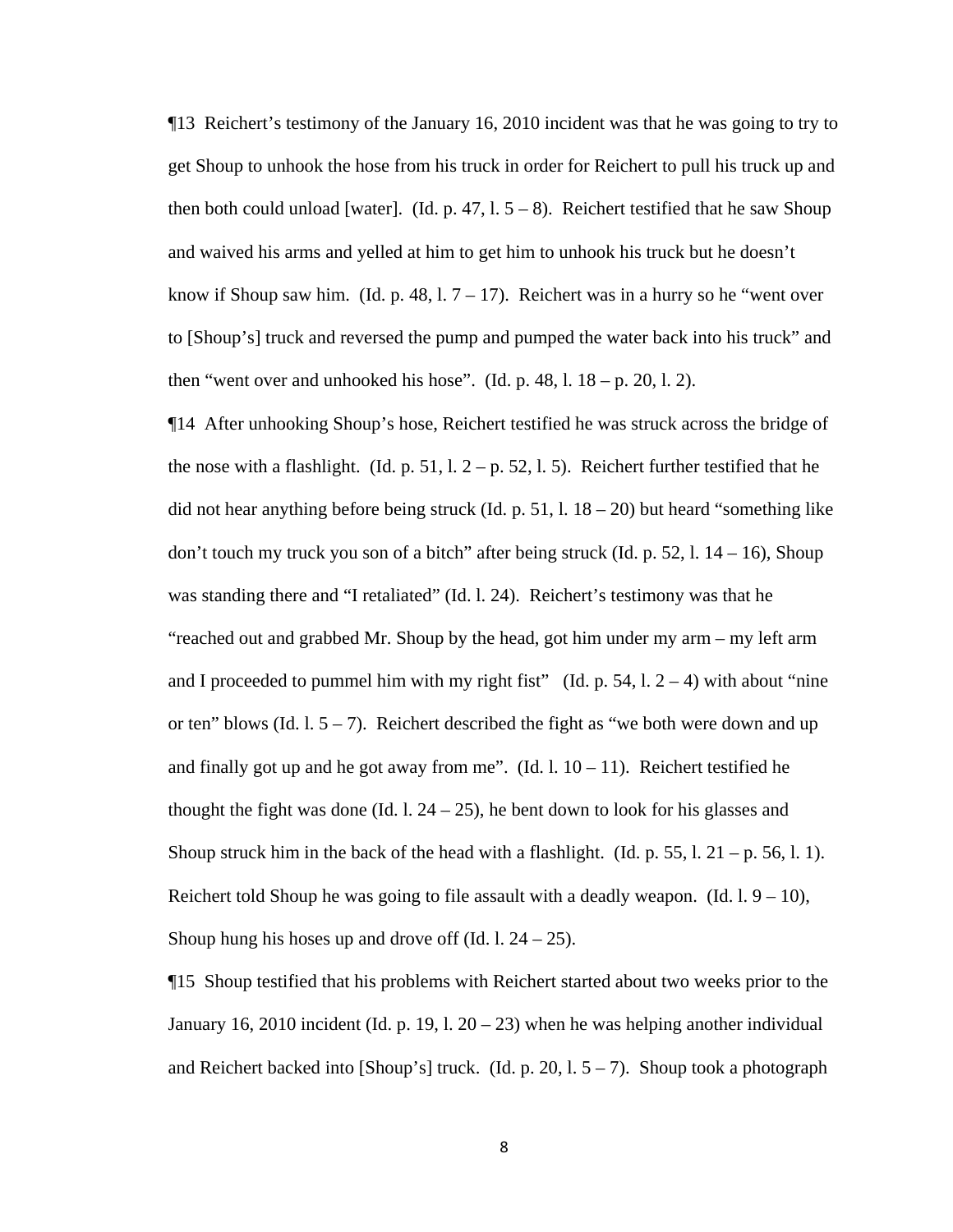and telephoned dispatch informing them that "this guy just come on the job site and he started yelling and screaming…" (Id.  $1.8 - 10$ ). Shoup testified that dispatch told him to stay away from [Reichert] because "he was threatening me then". (Id. 1.  $17 - 18$ ). Dispatch made it a point to send Shoup and Reichert to different job sites to keep them away from each other. (Id. p. 21, 1,  $5 - 7$ ). Shoup testified that after the dispatcher was replaced, he and Reichert were "back together again". (Id.  $1.13 - 15$ ).

¶16 Shoup testified that on January 16, 2010, there was no hurry to unload as Reichert had previously testified. (Id. p. 25, l.  $9 - p$ . 26, l. 5). Shoup further testified that he was watching his water fill up in the tank…when [Reichert] shut it off and I went down to find out why he shut off my tank". (Id. p. 36, 1.  $7 - 11$ ). Reichert then initiated contact with Shoup by hitting him in the face. (Id. p. 28, 1.  $15 - 18$ ). Shoup did not attack Reichert. (Id. p. 36, l.  $14 - 15$ ). After hitting Shoup in the face, Shoup testified that he "grabbed me and threw me on the ground, and put me in a head lock", that Shoup could not escape or retreat, and that Reichert hit him. (Id. p. 29,  $1.3 - 19$ ). As a result of Reichert hitting him in the face, Shoup had cuts and was bleeding. (Id. p. 30, l.  $5 - 13$ ). ¶17 Shoup had his flashlight during the time Reichert had him in a head lock and was hitting him, and the blood on the flashlight could have been Shoup's. (Id. p. 31, l. 11 – 16). Shoup testified that when Reichert had him in the head lock he was also hitting Shoup in the stomach. (Id. p. 33, l. 20). Shoup was striking back at Reichert "trying to get him to let go, so I just took the flashlight … and started swinging over the top of my head  $\ldots$ " (Id. p. 34, l. 23 – p. 35, l. 1). Shoup did not know exactly where he hit Reichert with the flashlight. (Id. p. 35,  $1.4 - 15$ ). Shoup could not escape, tried to use other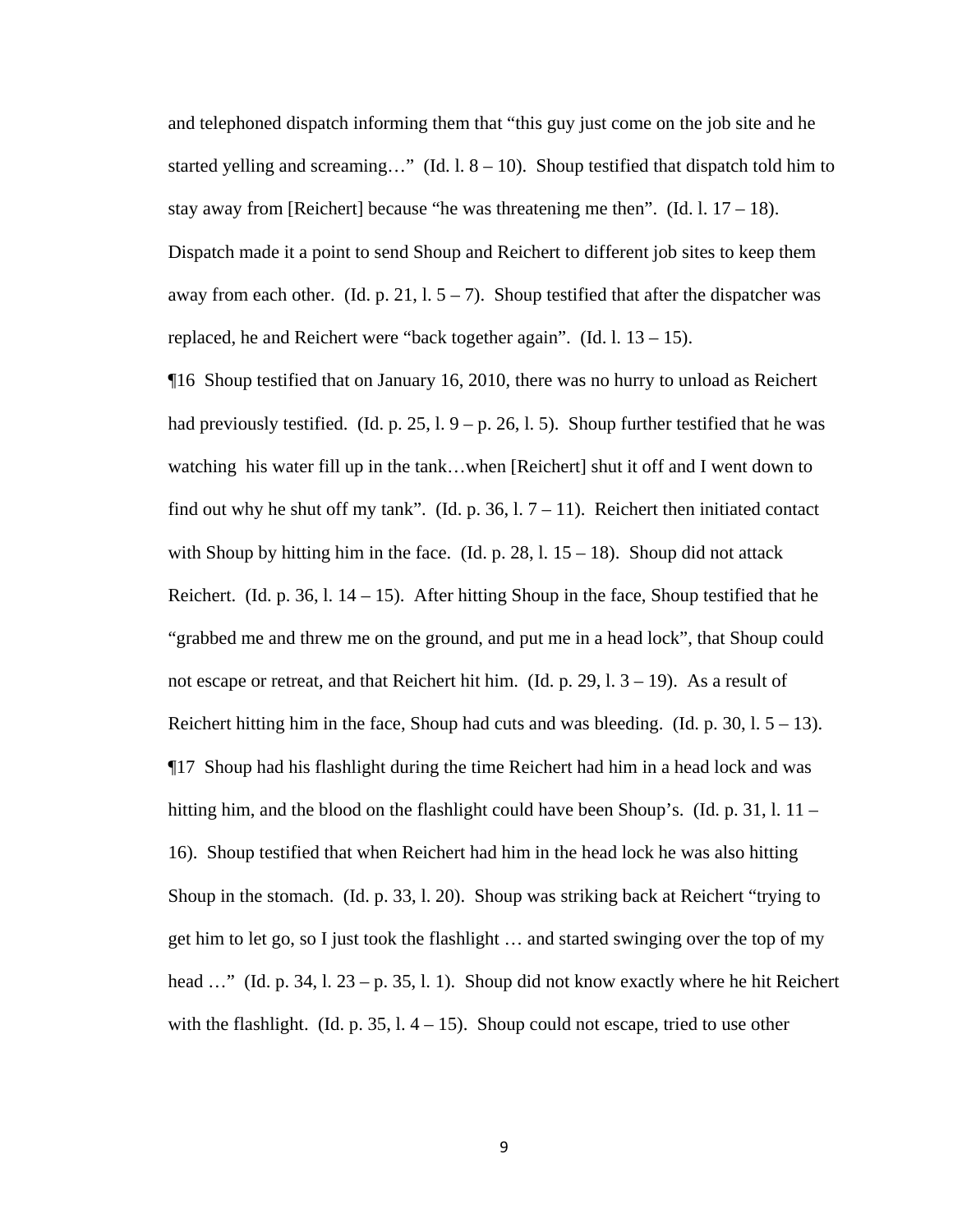means, and hit him with the flashlight because he "had to get him off of me". (Id. p. 35,

l.  $25 - p$ . 36, l. 4). Once he was able to free himself, Shoup left the scene. (Id. 1.  $6 - 9$ ).

 $\P$ 18 Shoup was found guilty of assault as an included offense. (Id. p. 93, 1, 8 – 15).

Shoup appealed the guilty verdict.

### LAW AND ARGUMENT

¶19 Jurisdiction. Appeals shall be allowed from decisions of lower courts to the Supreme

Court as may be provided by law. Pursuant to constitutional provisions, the North Dakota

legislature enacted Sections 29-28-03 and 29-28-06, N.D.C.C., which provides as

follows:

"An appeal to the Supreme Court provided for in this chapter may be taken as a matter of right. N.D.C.C. § 29-28-03. An appeal may be taken by the defendant from:

1. A verdict of guilty;

2. A final judgment of conviction;

3. An order refusing a motion in arrest of judgment;

4. An order denying a motion for new trial; or

5. An order made after judgment affecting any substantial right of the party."

N.D.C.C. § 29-28-06.

¶20 ISSUE: Steven Shoup's conviction should be reversed because the evidence is insufficient to sustain the guilty verdict.

¶21 The appellate standard of review regarding a claim of insufficiency of evidence is

well-established. In State v. Schmeets, 2007 ND 197, ¶8, 742 N.W.2d 513, the court

stated: "When the sufficiency of evidence to support a criminal conviction is challenged,

this Court merely reviews the record to determine if there is competent evidence allowing

the jury to draw an inference reasonably tending to prove guilt and fairly warranting a

conviction." State v. Igou, 2005 ND 16, ¶5, 691 N.W.2d 213. The defendant bears the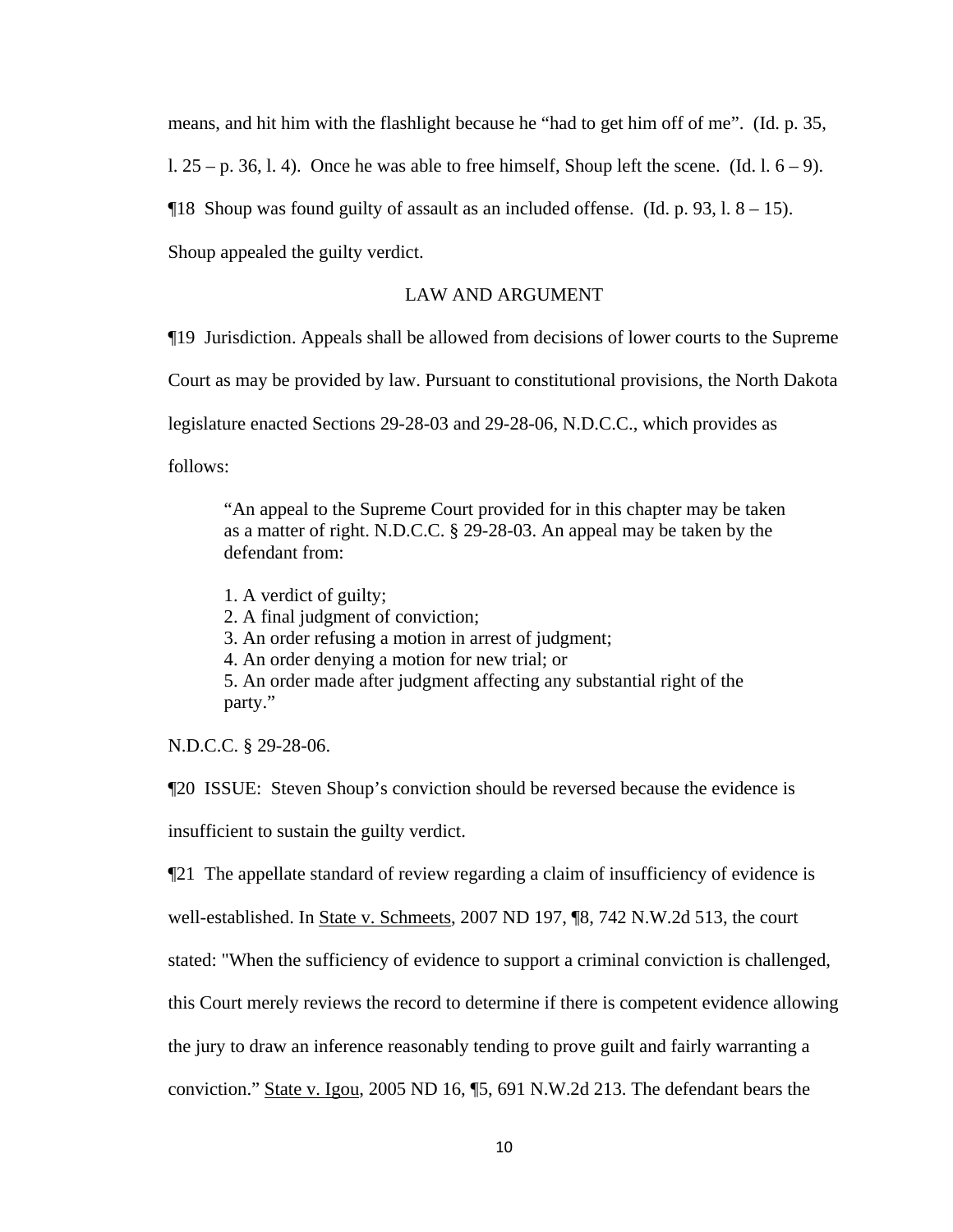burden of showing the evidence reveals no reasonable inference of guilt when viewed in the light most favorable to the verdict. Id. "A conviction rests upon insufficient evidence only when no rational fact finder could have found the defendant guilty beyond a reasonable doubt after viewing the evidence in a light most favorable to the prosecution and giving the prosecution the benefit of all inferences reasonably to be drawn in its favor." State v. Knowels, 2003 ND 180, ¶6, 671 N.W.2d 816.

¶22 In the case at hand, in order to convict Shoup for the crime of Assault, it is necessary that the State prove beyond a reasonable doubt all essential elements of the offense as well as the non-existence of a defense, an issue raised by Shoup at trial. The evidence presented at trial is insufficient to sustain a conviction of Assault.

¶23 N.D.C.C. § 12.1-17-01.1, Assault, provides:

"A person is guilty of a class A misdemeanor, except if the victim is under the age of twelve years in which case the offense is a class C felony, if that person:

1. Willfully causes substantial bodily injury to another human being; or

2. Negligently causes substantial bodily injury to another human being by means of a firearm, destructive device, or other weapon, the use of which against a human being is likely to cause death or serious bodily injury."

N.D.C.C. § 12.1-17-01.1.

¶24 At trial, Shoup admitted that he had struck Reichert in the side of the head with a flashlight. (TT. p. 423, l. 22-23) however, Shoup argued the affirmative defense that he did so in self-defense. N.D.C.C. §12.1-05-03 provides:

"Self-defense.

A person is justified in using force upon another person to defend himself against danger of imminent unlawful bodily injury, sexual assault, or detention by such other person, except that: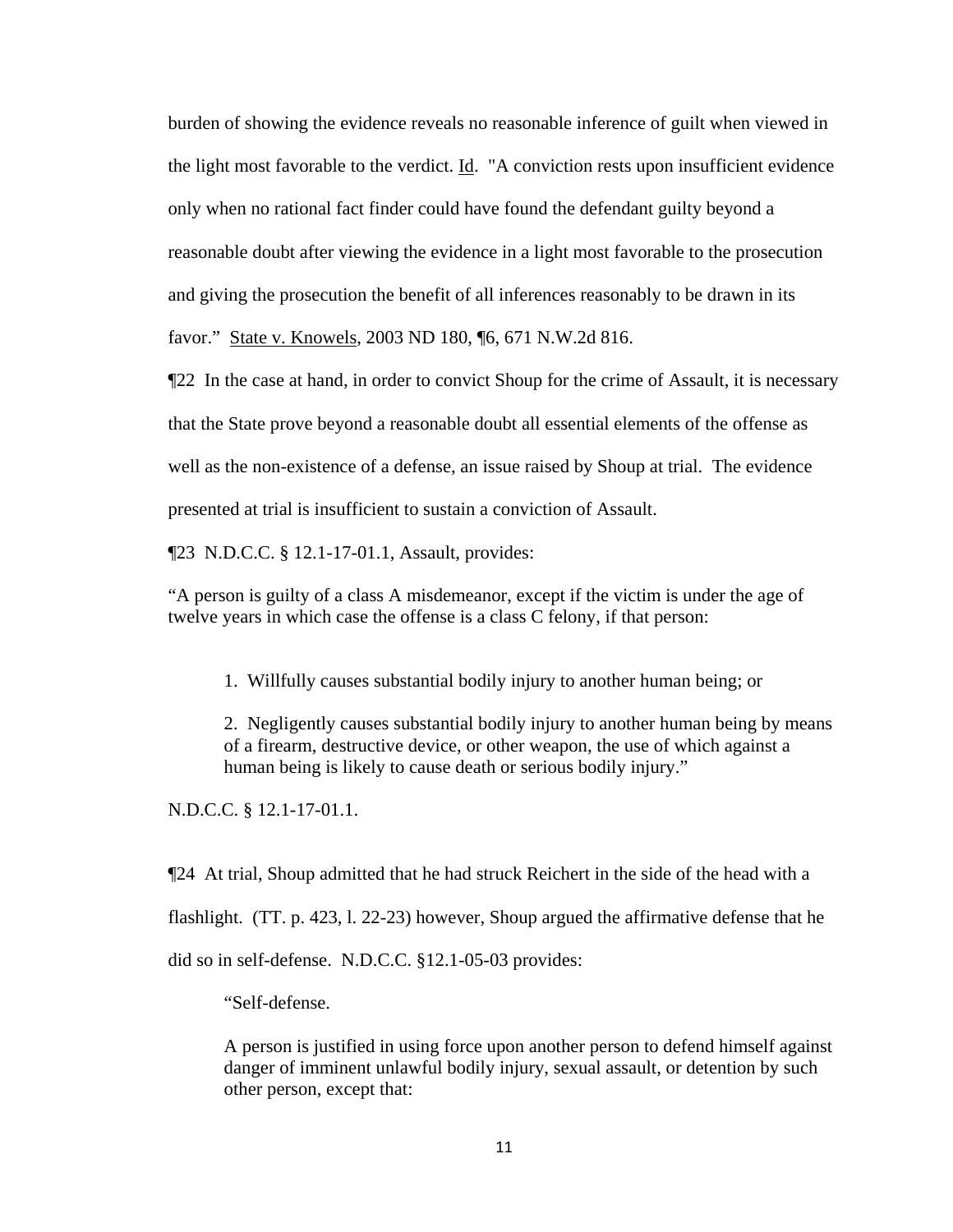1. A person is not justified in using force for the purpose of resisting arrest, execution of process, or other performance of duty by a public servant under color of law, but excessive force may be resisted.

2. A person is not justified in using force if:

a. He intentionally provokes unlawful action by another person to cause bodily injury or death to such other person; or

b. He has entered into a mutual combat with another person or is the initial aggressor unless he is resisting force which is clearly excessive in the circumstances. A person's use of defensive force after he withdraws from an encounter and indicates to the other person that he has done so is justified if the latter nevertheless continues or menaces unlawful action."

N.D.C.C. §12.1-05-03.

¶25 Once Shoup presented evidence that he acted in self-defense, the state was required to prove, beyond a reasonable doubt, as an additional element of the offense charged, that Shoup was not acting in self defense and Shoup did not have the burden of proof as to this defense. "Under Section 12.1-01-03, N.D.C.C., the State must prove beyond a reasonable doubt each element of the charged offense, which includes proof of 'the nonexistence of a defense as to which there is evidence in the case sufficient to give rise to a reasonable doubt on the issue.' N.D.C.C. §12.1-01-03(1)(e). A defendant is entitled to a jury instruction on a legal defense if there is evidence to support it." State v. McIntyre, 488 N.W.2d 612 (N.D. 1992) citing State v. Thiel, 411 N.W.2d 66 (N.D. 1987). In the case at hand, the trial court gave the appropriate jury instruction on Deng's legal defense. (T. Day 2, p. 55, l. 24 – p. 58, l. 5).

¶26 These instructions to the jury included that "[O]ne is not justified in using force if one has entered into a mutual conduct – or combat with another person or is the initial aggressor, unless resisting force that is clearly excessive in the circumstances". (Id. p.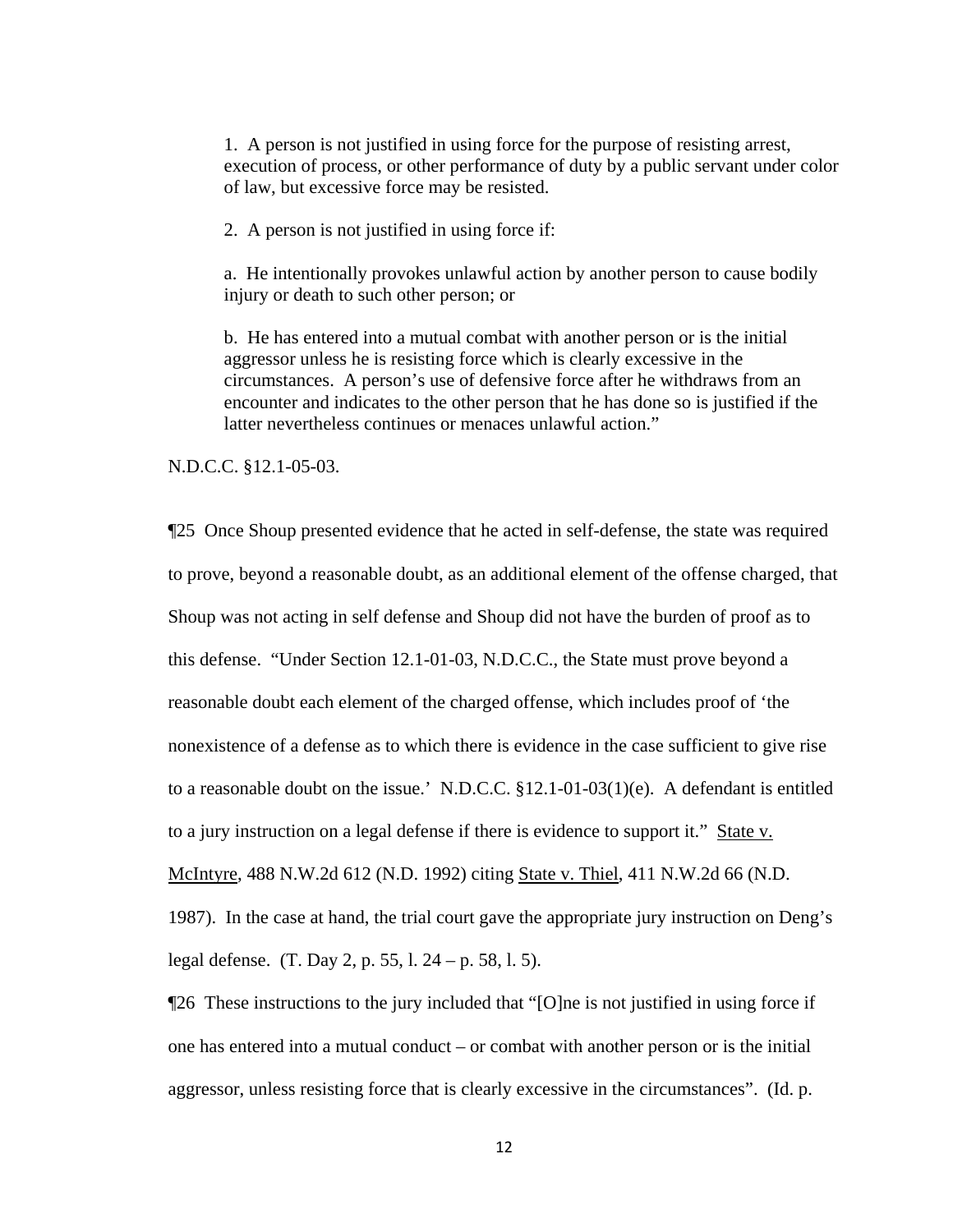56, l. 10 -13). In the case at hand Shoup's testimony was that Reichert was the initial aggressor, that Reichert had attacked Shoup when he had gone down to find out why Reichert had shut off and disconnected his hose. Shoup further testified that Reichert had him in a headlock and was hitting him in the head and stomach resulting in cuts and scrapes to Shoup's face. Reichert testified that he had Shoup in a headlock and had hit him in the head nine or ten times. Shoup was unable to free himself and he was unable to escape or retreat. In order to free himself and avoid a further beating from Reichert, and avoid imminent unlawful bodily injury, Shoup believed it was necessary to strike Reichert with the flashlight. The trial court instructed the jury "[R]eason – reasonableness of the accused's belief. The Defendant's conduct is to be judged by what the Defendant in good faith honestly believed and had reasonable grounds to believe was necessary to avoid apprehended death or great bodily injury". (Id. p. 56, l. 14-18). Shoup's testimony shows that his belief that he needed to strike back at Reichert to free himself to avoid further bodily injury was reasonable a belief. Shoup provided sufficient evidence that he was acting in self-defense and that the force he used was reasonable and justified under the circumstances. The State failed to provide evidence beyond a reasonable doubt of the nonexistence of that defense.

¶27 In this case, Shoup's testimony sufficiently raised, and supports the defense of selfdefense and the State's evidence was insufficient to support the conviction.

#### **CONCLUSION**

¶28 The evidence presented at trial was insufficient to support the verdict of guilty and the verdict should be reversed.

Respectfully submitted this 28th day of March, 2011.

13